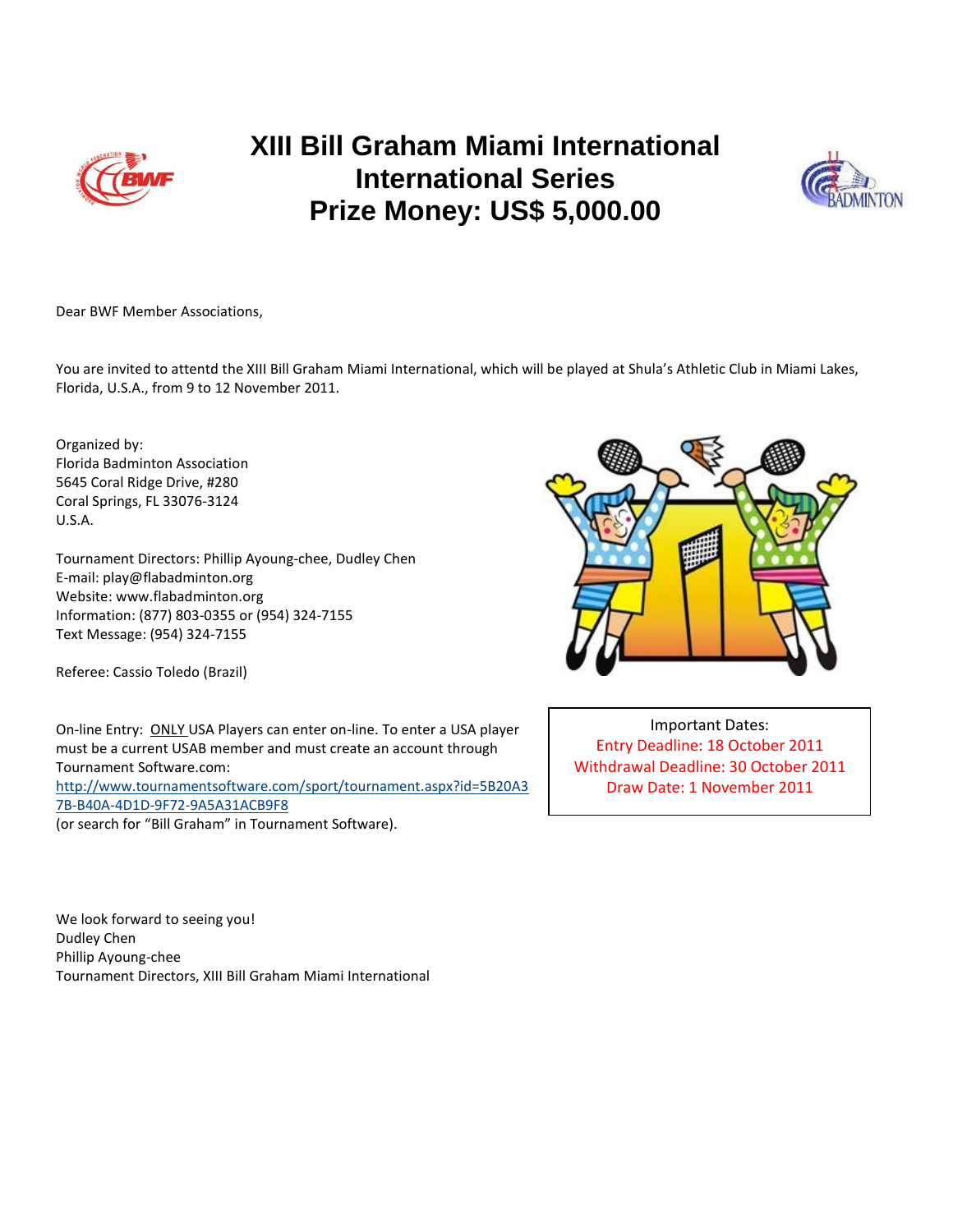

## XIII Bill Graham Miami International

**BWF Sanctioned** 9 -12 November 2011



Schedule:

| Tuesday 18 Oct.  | Deadline for entries                                  |  |
|------------------|-------------------------------------------------------|--|
| Sunday 30 Oct.   | Last day for Withdrawals                              |  |
| Tuesday 1 Nov.   | Draw Date                                             |  |
| Tuesday 8 Nov.   | Practice Courts. Times TBA.                           |  |
|                  | 19:30 - Team Mangers' Meeting (Shula's Athletic Club) |  |
| Wednesday 9 Nov. | Play Begins -- times TBA                              |  |
| Thursday 10 Nov. | 09:00 - Play Resumes                                  |  |
| Friday 11 Nov.   | $18:00 -$ Semifinals                                  |  |
| Saturday 12 Nov. | 13:00 - Finals and Presentations                      |  |

Starting times may be changed at the Team Managers' meeting. Brackets and updates will be posted at the venue and at [www.flabadminton.org](http://www.flabadminton.org/) an[d www.TournamentSoftware.com](http://www.tournamentsoftware.com/)

**Location:** Shula's Athletic Club. 15150 Bull Run Road, Miami Lakes, FL 33014. (305) 820-8025 (Athletic Club only)

**Registration and Entry Deadline: Entry Deadline 18 October 2011.** Withdrawal deadline is Sunday 30 October 2011. Registration will be at Shula's Athletic Club, and begins Tuesday 08 November 2011, 7:30 PM, and on Wednesday 09 November, 2011.

**Eligibility:** Participation in the XIII Bill Graham Miami International is open to members of any national association recognized by the BWF and any registered members of USAB. National associations should list their players according to national ranking on the entry form.

**Entry Fees:** \$75USD for up to 2 events, additional \$25USD for the third event.

**Official Hotel**: Shula's Hotel, \$109.00/night - located next to the gym. 6842 Main Street, Miami Lakes, FL 33014. This rate is for 1 room with 1 king or 2 double beds, and includes breakfast for two persons/day. For reservations please phone (800) 247-4852 or (305) 821-1150. Mention "Bill Graham Miami International Badminton Tournament" for the special rate. Booking forms must be returned by NO LATER THAN 18 October 2011, and depends on availability. PLEASE BOOK EARLY. Accommodations can be booked directly through the hotel. All room charges are the responsibility of Athlete or National Associations. Hotel Website: [www.donshulahotel.com.](../Local%20Settings/Temporary%20Internet%20Files/Content.IE5/AppData/Local/Microsoft/Windows/Temporary%20Internet%20Files/Content.Outlook/OEK754GV/www.donshulahotel.com)

**Airport Pickup:** Local airports are Miami International (MIA) and Fort Lauderdale International (FLL). Pickup from the airport is available for players who are staying at the official hotel. You will not be reimbursed if you pay for your own transportation. Pick up will be at the GROUND TRANSPORTATION AREA (Floor 1) outside the baggage area. **IF YOU CANNOT FIND YOUR CONTACT, PLEASE CALL THE HOT-LINE AT (877) 803-0355 (Toll free in the US) or Text to (954) 324-7155**

**Drug Testing:** In accordance with the current regulations of both the International and United States Olympic Committee, random drug testing may be carried out at any time during the course of competition. All testing will be done in accordance with the current BWF and USAB regulations. For current information concerning banned substances and medication, contact the USOC Drug Education Hotline at 1-800-233-0393.

**Clothing:** Competitors are advised that clothing and advertising contained therein must conform to BWF regulations. Doubles pairs are requested to wear matching shirts and shorts, from the quarterfinals on.

**Contact:** Florida Badminton Association 5645 Coral Ridge Drive, #280 Coral Springs, FL 33076-3124 U.S.A.

E-mail: play@flabadminton.org Info: (877) 803-0355 or (954) 324-7155 Text Message: (954) 324-7155 Website: www.flabadminton.org

**Online Entry**[: http://www.tournamentsoftware.com/sport/tournament.aspx?id=5B20A37B-B40A-4D1D-9F72-9A5A31ACB9F8](http://www.tournamentsoftware.com/sport/tournament.aspx?id=5B20A37B-B40A-4D1D-9F72-9A5A31ACB9F8) (**ONLY for USA Players**)